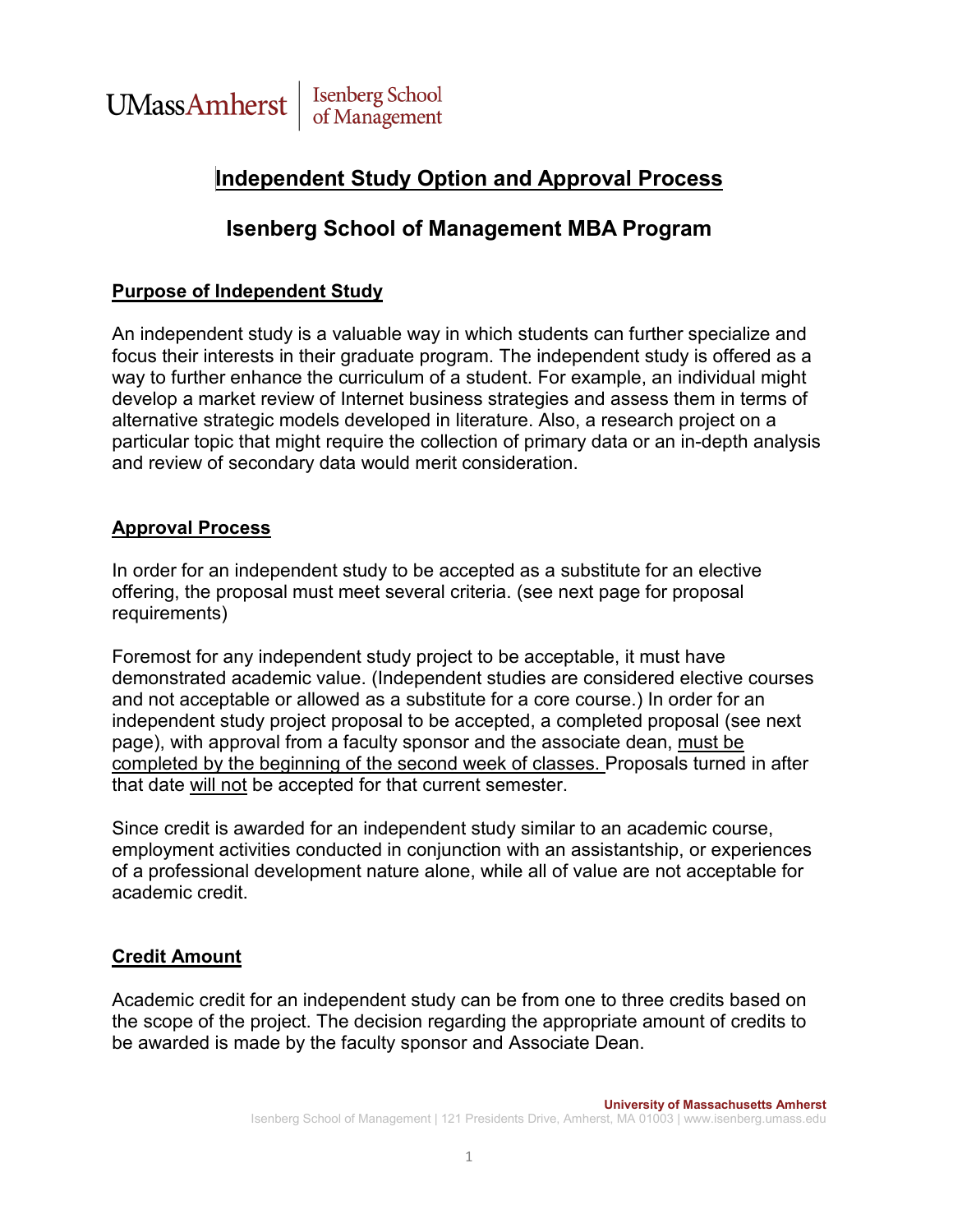### **Independent Study Proposal**

In order to have an independent study considered for acceptance, a student must develop a proposal in conjunction with a faculty sponsor. This proposal must address the following aspects

- Project purpose The independent study proposal must have a concise, clearly worded description of the scope of the project. The project purpose should explain the unique aspect of the proposal and the need to address it through the independent study alternative.
- Academic merit The proposal must address the academic component that will be addressed in this independent study such as the exposure to alternative marketing research methodologies, or the review of emerging literature on the impact of business-to-business Internet strategies.
- Measurement of performance In order for any independent study proposal to be accepted, a specification of how the student's academic performance on this project will be assessed must be clearly defined.
- Faculty sponsor It is the student's responsibility to identify a faculty sponsor and gain the faculty member's support for the project.
- Credit requested
- $\bullet$  Time Line for project  $-$  A specific outline of the progression of this project, including a scheduled date for completion.

Complete page 3 and attach as your cover sheet to the completed proposal for submission and approval.

If you have any questions you may contact us at:

Graduate Programs Office Isenberg School of Management 121 Presidents Drive Amherst, MA 01002

Phone: 413-545-5608 Fax: 413-577-2234 Email: [grad@isenberg.umass.edu](mailto:grad@isenberg.umass.edu)